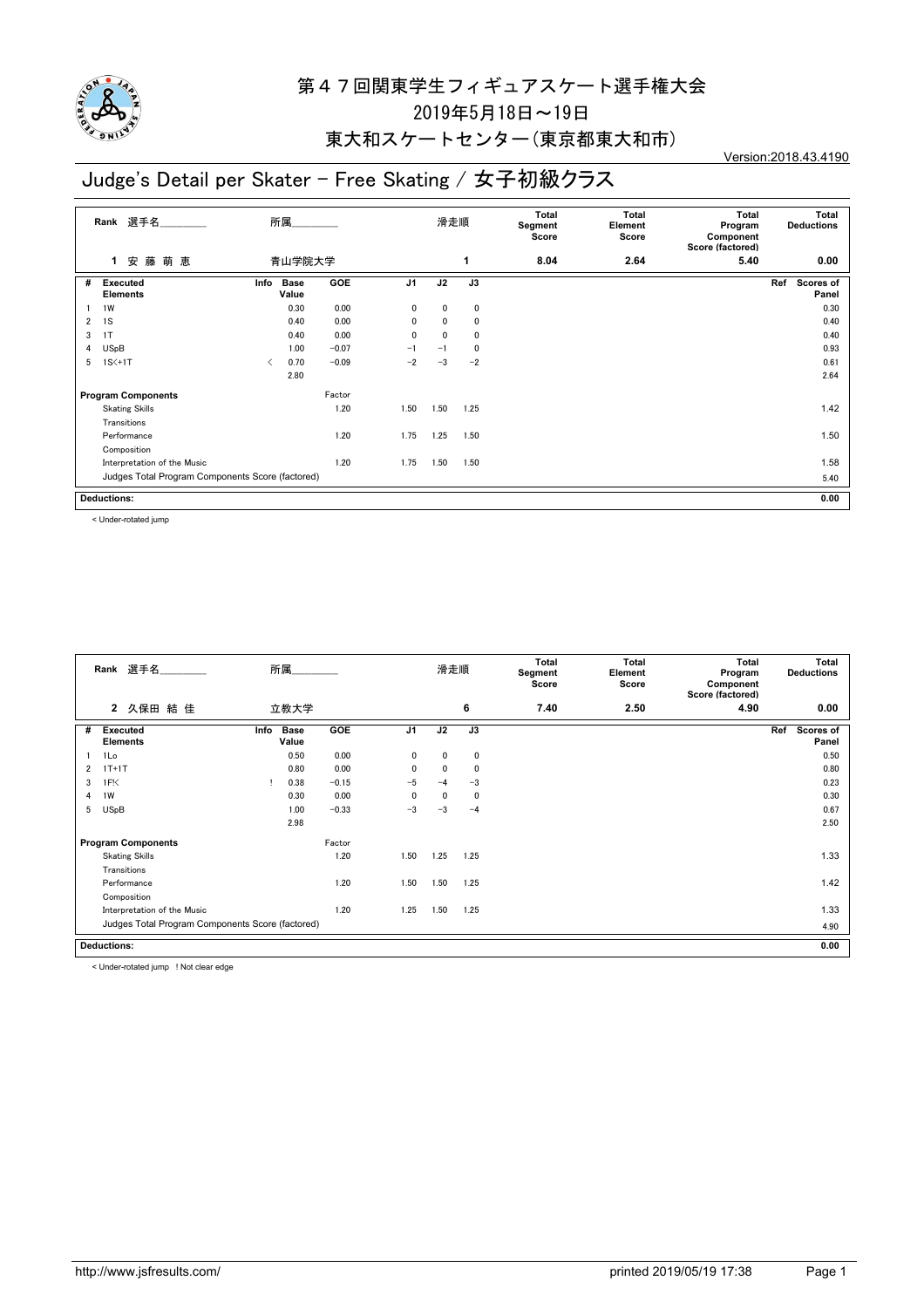

## 東大和スケートセンター(東京都東大和市)

## Judge's Detail per Skater - Free Skating / 女子初級クラス

Version:2018.43.4190

|                | 選手名<br>Rank                                      | 所属                           |         |                | 滑走順  |             | Total<br>Segment<br>Score | <b>Total</b><br>Element<br>Score | Total<br>Program<br>Component<br>Score (factored) | Total<br><b>Deductions</b> |
|----------------|--------------------------------------------------|------------------------------|---------|----------------|------|-------------|---------------------------|----------------------------------|---------------------------------------------------|----------------------------|
|                | 本紫織<br>3<br>平                                    | 学習院女子大学                      |         |                |      | 10          | 7.36                      | 1.96                             | 5.40                                              | 0.00                       |
| #              | <b>Executed</b><br><b>Elements</b>               | <b>Base</b><br>Info<br>Value | GOE     | J <sub>1</sub> | J2   | J3          |                           |                                  |                                                   | Ref<br>Scores of<br>Panel  |
|                | 1W                                               | 0.30                         | 0.01    |                | 0    | 0           |                           |                                  |                                                   | 0.31                       |
| $\overline{2}$ | 1Lo                                              | 0.50                         | 0.00    | $\mathbf{0}$   | 0    | $\mathbf 0$ |                           |                                  |                                                   | 0.50                       |
| 3              | $1S+1T<<$                                        | 0.40<br><<                   | $-0.15$ | $-5$           | $-3$ | $-3$        |                           |                                  |                                                   | 0.25                       |
| 4              | <b>USpB</b>                                      | 1.00                         | $-0.10$ | $-1$           | $-1$ | $-1$        |                           |                                  |                                                   | 0.90                       |
|                |                                                  | 2.20                         |         |                |      |             |                           |                                  |                                                   | 1.96                       |
|                | <b>Program Components</b>                        |                              | Factor  |                |      |             |                           |                                  |                                                   |                            |
|                | <b>Skating Skills</b>                            |                              | 1.20    | 1.50           | 1.25 | 1.25        |                           |                                  |                                                   | 1.33                       |
|                | Transitions                                      |                              |         |                |      |             |                           |                                  |                                                   |                            |
|                | Performance                                      |                              | 1.20    | 1.75           | 1.50 | 1.25        |                           |                                  |                                                   | 1.50                       |
|                | Composition                                      |                              |         |                |      |             |                           |                                  |                                                   |                            |
|                | Interpretation of the Music                      |                              | 1.20    | 2.00           | 1.50 | 1.50        |                           |                                  |                                                   | 1.67                       |
|                | Judges Total Program Components Score (factored) |                              |         |                |      |             |                           |                                  |                                                   | 5.40                       |
|                | <b>Deductions:</b>                               |                              |         |                |      |             |                           |                                  |                                                   | 0.00                       |

<< Downgraded jump

|              | 選手名<br>Rank                                      |      | 所属                   |          |                | 滑走順  |                | Total<br>Segment<br>Score | <b>Total</b><br>Element<br>Score | Total<br>Program<br>Component<br>Score (factored) | Total<br><b>Deductions</b>       |
|--------------|--------------------------------------------------|------|----------------------|----------|----------------|------|----------------|---------------------------|----------------------------------|---------------------------------------------------|----------------------------------|
|              | 新 井 理佳子<br>4                                     |      |                      | お茶の水女子大学 |                |      | $\overline{2}$ | 7.25                      | 2.05                             | 5.20                                              | 0.00                             |
| #            | <b>Executed</b><br><b>Elements</b>               | Info | <b>Base</b><br>Value | GOE      | J <sub>1</sub> | J2   | J3             |                           |                                  |                                                   | Ref<br><b>Scores of</b><br>Panel |
|              | 1W                                               |      | 0.30                 | 0.00     | 0              | 0    | $\mathbf 0$    |                           |                                  |                                                   | 0.30                             |
| $\mathbf{2}$ | 1S+1T<<                                          | <<   | 0.40                 | $-0.15$  | $-4$           | $-4$ | $-3$           |                           |                                  |                                                   | 0.25                             |
| 3            | 1Lo                                              |      | 0.50                 | 0.00     | $\mathbf 0$    | 0    | 0              |                           |                                  |                                                   | 0.50                             |
| 4            | 1T<<                                             | <<   | 0.00                 | 0.00     |                |      |                |                           |                                  |                                                   | 0.00                             |
| 5            | <b>USpB</b>                                      |      | 1.00                 | 0.00     | 0              | 0    | 0              |                           |                                  |                                                   | 1.00                             |
|              |                                                  |      | 2.20                 |          |                |      |                |                           |                                  |                                                   | 2.05                             |
|              | <b>Program Components</b>                        |      |                      | Factor   |                |      |                |                           |                                  |                                                   |                                  |
|              | <b>Skating Skills</b>                            |      |                      | 1.20     | 1.50           | 1.25 | 1.50           |                           |                                  |                                                   | 1.42                             |
|              | Transitions                                      |      |                      |          |                |      |                |                           |                                  |                                                   |                                  |
|              | Performance                                      |      |                      | 1.20     | 1.50           | 1.25 | 1.50           |                           |                                  |                                                   | 1.42                             |
|              | Composition                                      |      |                      |          |                |      |                |                           |                                  |                                                   |                                  |
|              | Interpretation of the Music                      |      |                      | 1.20     | 1.50           | 1.50 | 1.50           |                           |                                  |                                                   | 1.50                             |
|              | Judges Total Program Components Score (factored) |      |                      |          |                |      |                |                           |                                  |                                                   | 5.20                             |
|              | <b>Deductions:</b>                               |      |                      |          |                |      |                |                           |                                  |                                                   | 0.00                             |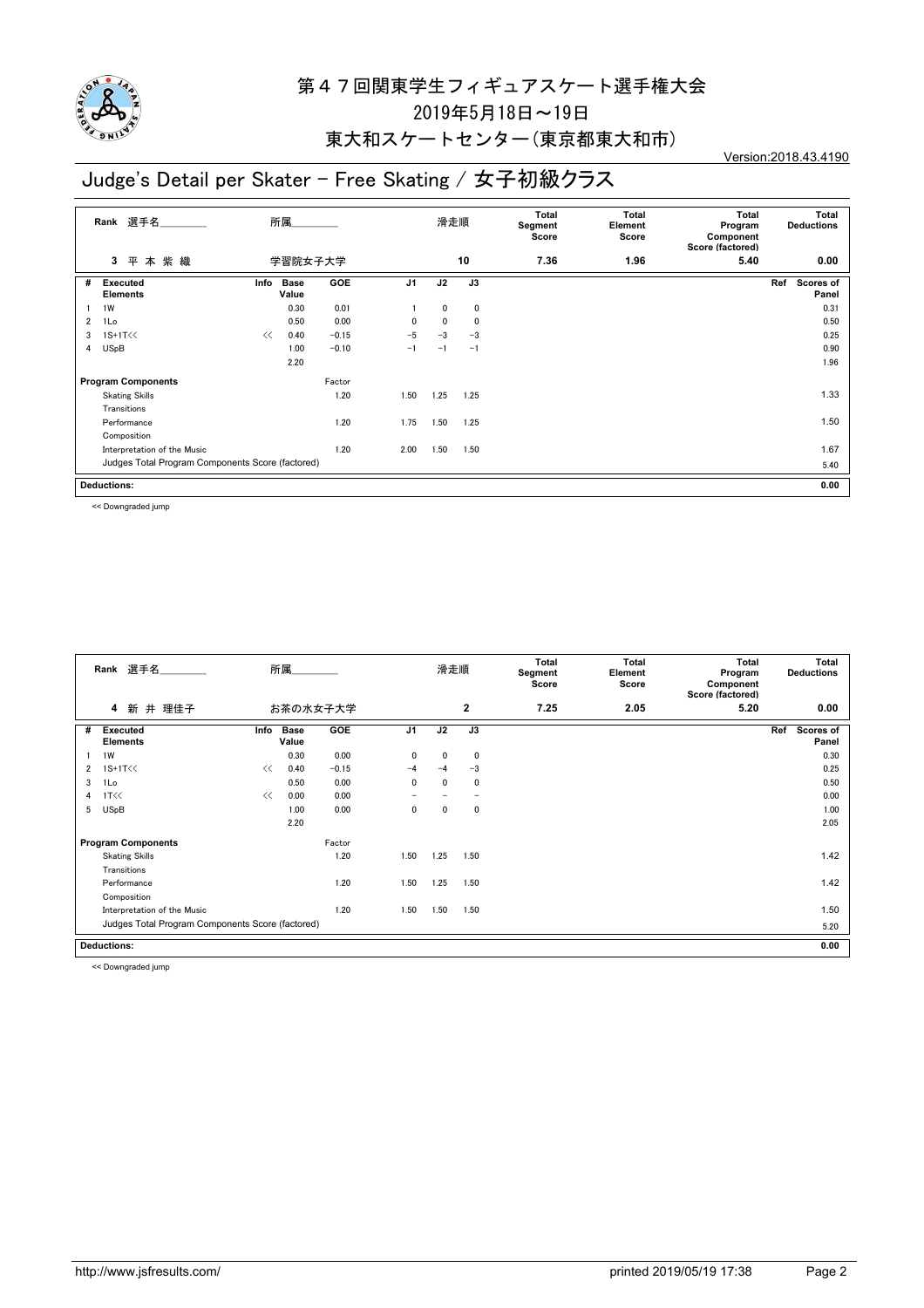

#### 東大和スケートセンター(東京都東大和市)

# Judge's Detail per Skater - Free Skating / 女子初級クラス

Version:2018.43.4190

|   | Rank 選手名                                         |      | 所属                   |            |                | 滑走順  |              | Total<br>Segment<br>Score | <b>Total</b><br>Element<br>Score | <b>Total</b><br>Program<br>Component<br>Score (factored) | Total<br><b>Deductions</b>       |
|---|--------------------------------------------------|------|----------------------|------------|----------------|------|--------------|---------------------------|----------------------------------|----------------------------------------------------------|----------------------------------|
|   | 朋子<br>5<br>武<br>田                                |      | 学習院大学                |            |                |      | 4            | 5.47                      | 1.47                             | 4.00                                                     | 0.00                             |
| # | Executed<br><b>Elements</b>                      | Info | <b>Base</b><br>Value | <b>GOE</b> | J <sub>1</sub> | J2   | J3           |                           |                                  |                                                          | <b>Scores of</b><br>Ref<br>Panel |
|   | $1S \ll $                                        | <<   | 0.00                 | 0.00       |                |      |              |                           |                                  |                                                          | 0.00                             |
| 2 | 1T                                               |      | 0.40                 | $-0.01$    | $-1$           | 0    | $\mathbf{0}$ |                           |                                  |                                                          | 0.39                             |
| 3 | $1W+1T<<$                                        | <<   | 0.30                 | $-0.09$    | $-3$           | $-3$ | $-3$         |                           |                                  |                                                          | 0.21                             |
| 4 | <b>USpB</b>                                      |      | 1.00                 | $-0.13$    | $-2$           | $-1$ | $-1$         |                           |                                  |                                                          | 0.87                             |
|   |                                                  |      | 1.70                 |            |                |      |              |                           |                                  |                                                          | 1.47                             |
|   | <b>Program Components</b>                        |      |                      | Factor     |                |      |              |                           |                                  |                                                          |                                  |
|   | <b>Skating Skills</b>                            |      |                      | 1.20       | 1.00           | 1.00 | 1.00         |                           |                                  |                                                          | 1.00                             |
|   | Transitions                                      |      |                      |            |                |      |              |                           |                                  |                                                          |                                  |
|   | Performance                                      |      |                      | 1.20       | 1.25           | 1.25 | 1.25         |                           |                                  |                                                          | 1.25                             |
|   | Composition                                      |      |                      |            |                |      |              |                           |                                  |                                                          |                                  |
|   | Interpretation of the Music                      |      |                      | 1.20       | 1.25           | 1.00 | 1.00         |                           |                                  |                                                          | 1.08                             |
|   | Judges Total Program Components Score (factored) |      |                      |            |                |      |              |                           |                                  |                                                          | 4.00                             |
|   | <b>Deductions:</b>                               |      |                      |            |                |      |              |                           |                                  |                                                          | 0.00                             |

<< Downgraded jump

|              | 選手名<br>Rank                                      |      | 所属                   |           |                | 滑走順  |      | Total<br>Segment<br>Score | <b>Total</b><br>Element<br>Score | Total<br>Program<br>Component<br>Score (factored) | Total<br><b>Deductions</b> |
|--------------|--------------------------------------------------|------|----------------------|-----------|----------------|------|------|---------------------------|----------------------------------|---------------------------------------------------|----------------------------|
|              | 6<br>杉本之美                                        |      | 帝京平成大学               |           |                |      | 14   | 5.45                      | 1.25                             | 4.40                                              | 0.20                       |
| #            | <b>Executed</b><br><b>Elements</b>               | Info | <b>Base</b><br>Value | GOE       | J <sub>1</sub> | J2   | J3   |                           |                                  |                                                   | Ref<br>Scores of<br>Panel  |
|              | 1S<<+1T<<                                        | <<   | 0.00                 | 0.00      |                |      |      |                           |                                  |                                                   | 0.00                       |
| $\mathbf{2}$ | 1Lo<<                                            | <<   | 0.00                 | 0.00      |                |      |      |                           |                                  |                                                   | 0.00                       |
| 3            | <b>USpB</b>                                      |      | 1.00                 | $-0.30$   | $-3$           | $-3$ | $-3$ |                           |                                  |                                                   | 0.70                       |
| 4            | 1W                                               |      | 0.30                 | $-0.15$   | $-5$           | $-5$ | $-5$ |                           |                                  |                                                   | 0.15                       |
| 5            | 1T                                               |      | 0.40                 | 0.00      | 0              | 0    | 0    |                           |                                  |                                                   | 0.40                       |
|              |                                                  |      | 1.70                 |           |                |      |      |                           |                                  |                                                   | 1.25                       |
|              | <b>Program Components</b>                        |      |                      | Factor    |                |      |      |                           |                                  |                                                   |                            |
|              | <b>Skating Skills</b>                            |      |                      | 1.20      | 1.50           | 1.25 | 1.00 |                           |                                  |                                                   | 1.25                       |
|              | Transitions                                      |      |                      |           |                |      |      |                           |                                  |                                                   |                            |
|              | Performance                                      |      |                      | 1.20      | 1.25           | 1.25 | 1.00 |                           |                                  |                                                   | 1.17                       |
|              | Composition                                      |      |                      |           |                |      |      |                           |                                  |                                                   |                            |
|              | Interpretation of the Music                      |      |                      | 1.20      | 1.25           | 1.25 | 1.25 |                           |                                  |                                                   | 1.25                       |
|              | Judges Total Program Components Score (factored) |      |                      |           |                |      |      |                           |                                  |                                                   | 4.40                       |
|              | <b>Deductions:</b>                               |      |                      | 転倒: -0.20 |                |      |      |                           |                                  |                                                   | $-0.20$                    |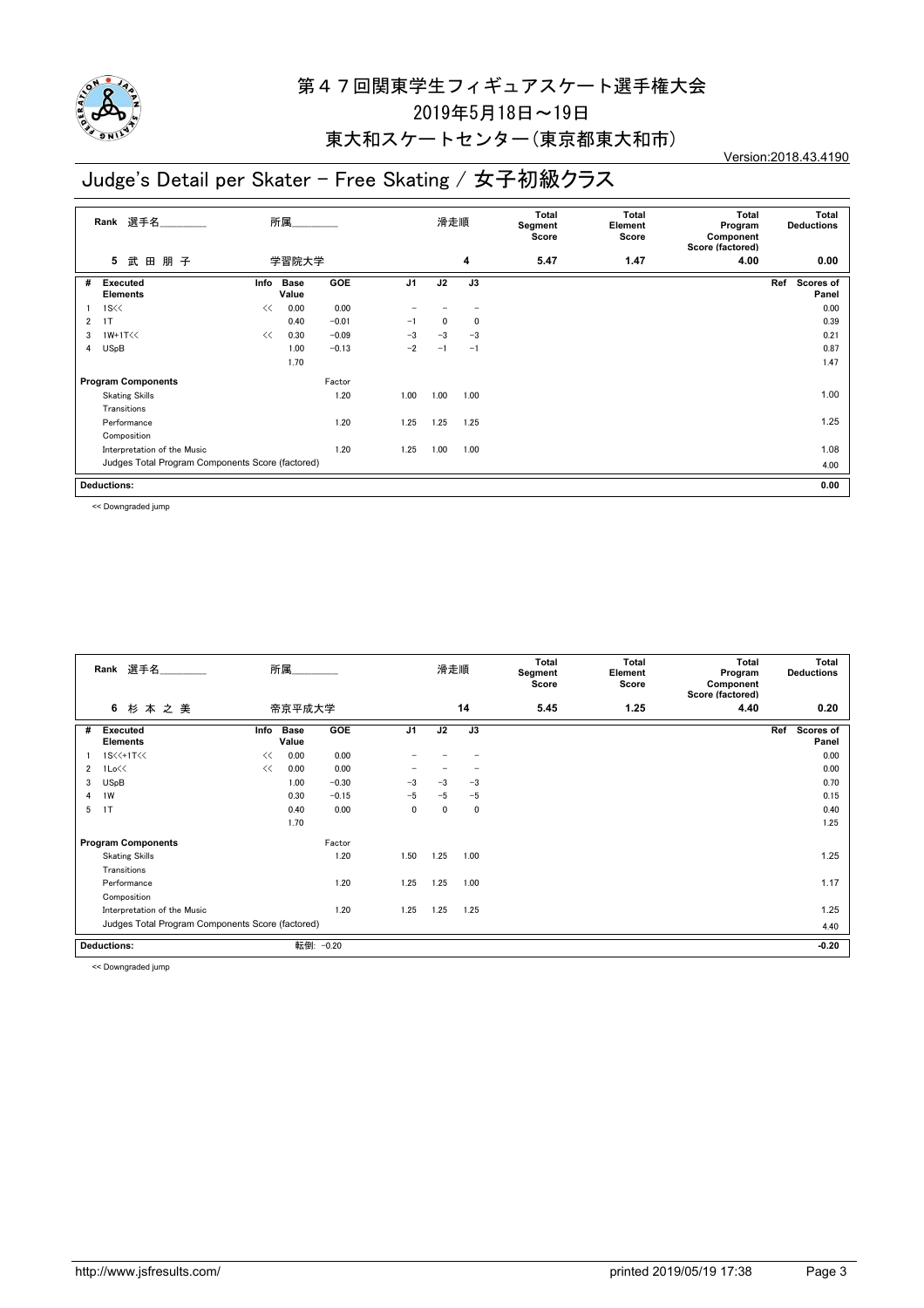

#### 東大和スケートセンター(東京都東大和市)

## Judge's Detail per Skater - Free Skating / 女子初級クラス

Version:2018.43.4190

|   | 選手名<br>Rank                                      |      | 所属                   |         |                | 滑走順  |      | Total<br>Segment<br>Score | Total<br>Element<br>Score | Total<br>Program<br>Component<br>Score (factored) | Total<br><b>Deductions</b> |
|---|--------------------------------------------------|------|----------------------|---------|----------------|------|------|---------------------------|---------------------------|---------------------------------------------------|----------------------------|
|   | 斉藤瑞歩<br>$\overline{7}$                           |      | 東京大学                 |         |                |      | 13   | 5.30                      | 1.00                      | 4.30                                              | 0.00                       |
| # | <b>Executed</b><br><b>Elements</b>               | Info | <b>Base</b><br>Value | GOE     | J <sub>1</sub> | J2   | J3   |                           |                           |                                                   | Ref<br>Scores of<br>Panel  |
|   | $1S \ll$                                         | <<   | 0.00                 | 0.00    |                |      |      |                           |                           |                                                   | 0.00                       |
| 2 | 1W                                               |      | 0.30                 | 0.00    | $\mathbf{0}$   | 0    | 0    |                           |                           |                                                   | 0.30                       |
| 3 | $1S \ll$                                         | <<   | 0.00                 | 0.00    |                |      |      |                           |                           |                                                   | 0.00                       |
| 4 | 1T<<                                             | <<   | 0.00                 | 0.00    |                |      |      |                           |                           |                                                   | 0.00                       |
| 5 | <b>USpB</b>                                      |      | 1.00                 | $-0.30$ | -1             | -4   | $-4$ |                           |                           |                                                   | 0.70                       |
|   |                                                  |      | 1.30                 |         |                |      |      |                           |                           |                                                   | 1.00                       |
|   | <b>Program Components</b>                        |      |                      | Factor  |                |      |      |                           |                           |                                                   |                            |
|   | <b>Skating Skills</b>                            |      |                      | 1.20    | 1.25           | 1.00 | 1.00 |                           |                           |                                                   | 1.08                       |
|   | Transitions                                      |      |                      |         |                |      |      |                           |                           |                                                   |                            |
|   | Performance                                      |      |                      | 1.20    | 1.25           | 1.25 | 1.25 |                           |                           |                                                   | 1.25                       |
|   | Composition                                      |      |                      |         |                |      |      |                           |                           |                                                   |                            |
|   | Interpretation of the Music                      |      |                      | 1.20    | 1.50           | 1.25 | 1.00 |                           |                           |                                                   | 1.25                       |
|   | Judges Total Program Components Score (factored) |      |                      |         |                |      |      |                           |                           |                                                   | 4.30                       |
|   | <b>Deductions:</b>                               |      |                      |         |                |      |      |                           |                           |                                                   | 0.00                       |

<< Downgraded jump

|   | 選手名<br>Rank                                      |      | 所属                   |            |                | 滑走順          |              | Total<br>Segment<br>Score | <b>Total</b><br>Element<br>Score | Total<br>Program<br>Component<br>Score (factored) | Total<br><b>Deductions</b> |
|---|--------------------------------------------------|------|----------------------|------------|----------------|--------------|--------------|---------------------------|----------------------------------|---------------------------------------------------|----------------------------|
|   | 8<br>志村薫子                                        |      | 学習院大学                |            |                |              | 3            | 4.80                      | 1.00                             | 3.80                                              | 0.00                       |
| # | <b>Executed</b><br><b>Elements</b>               | Info | <b>Base</b><br>Value | <b>GOE</b> | J <sub>1</sub> | J2           | J3           |                           |                                  |                                                   | Ref<br>Scores of<br>Panel  |
|   | 1S<<+1T<<                                        | <<   | 0.00                 | 0.00       |                |              |              |                           |                                  |                                                   | 0.00                       |
| 2 | 1W                                               |      | 0.30                 | 0.00       | $\mathbf{0}$   | $\mathbf{0}$ | $\mathbf{0}$ |                           |                                  |                                                   | 0.30                       |
| 3 | 1T <                                             | <<   | 0.00                 | 0.00       |                |              |              |                           |                                  |                                                   | 0.00                       |
| 4 | <b>USpB</b>                                      |      | 1.00                 | $-0.30$    | $-2$           | -3           | $-4$         |                           |                                  |                                                   | 0.70                       |
|   |                                                  |      | 1.30                 |            |                |              |              |                           |                                  |                                                   | 1.00                       |
|   | <b>Program Components</b>                        |      |                      | Factor     |                |              |              |                           |                                  |                                                   |                            |
|   | <b>Skating Skills</b>                            |      |                      | 1.20       | 1.25           | 1.00         | 1.00         |                           |                                  |                                                   | 1.08                       |
|   | Transitions                                      |      |                      |            |                |              |              |                           |                                  |                                                   |                            |
|   | Performance                                      |      |                      | 1.20       | 1.25           | 1.00         | 1.00         |                           |                                  |                                                   | 1.08                       |
|   | Composition                                      |      |                      |            |                |              |              |                           |                                  |                                                   |                            |
|   | Interpretation of the Music                      |      |                      | 1.20       | 1.00           | 1.00         | 1.00         |                           |                                  |                                                   | 1.00                       |
|   | Judges Total Program Components Score (factored) |      |                      |            |                |              |              |                           |                                  |                                                   | 3.80                       |
|   | <b>Deductions:</b>                               |      |                      |            |                |              |              |                           |                                  | 0.00                                              |                            |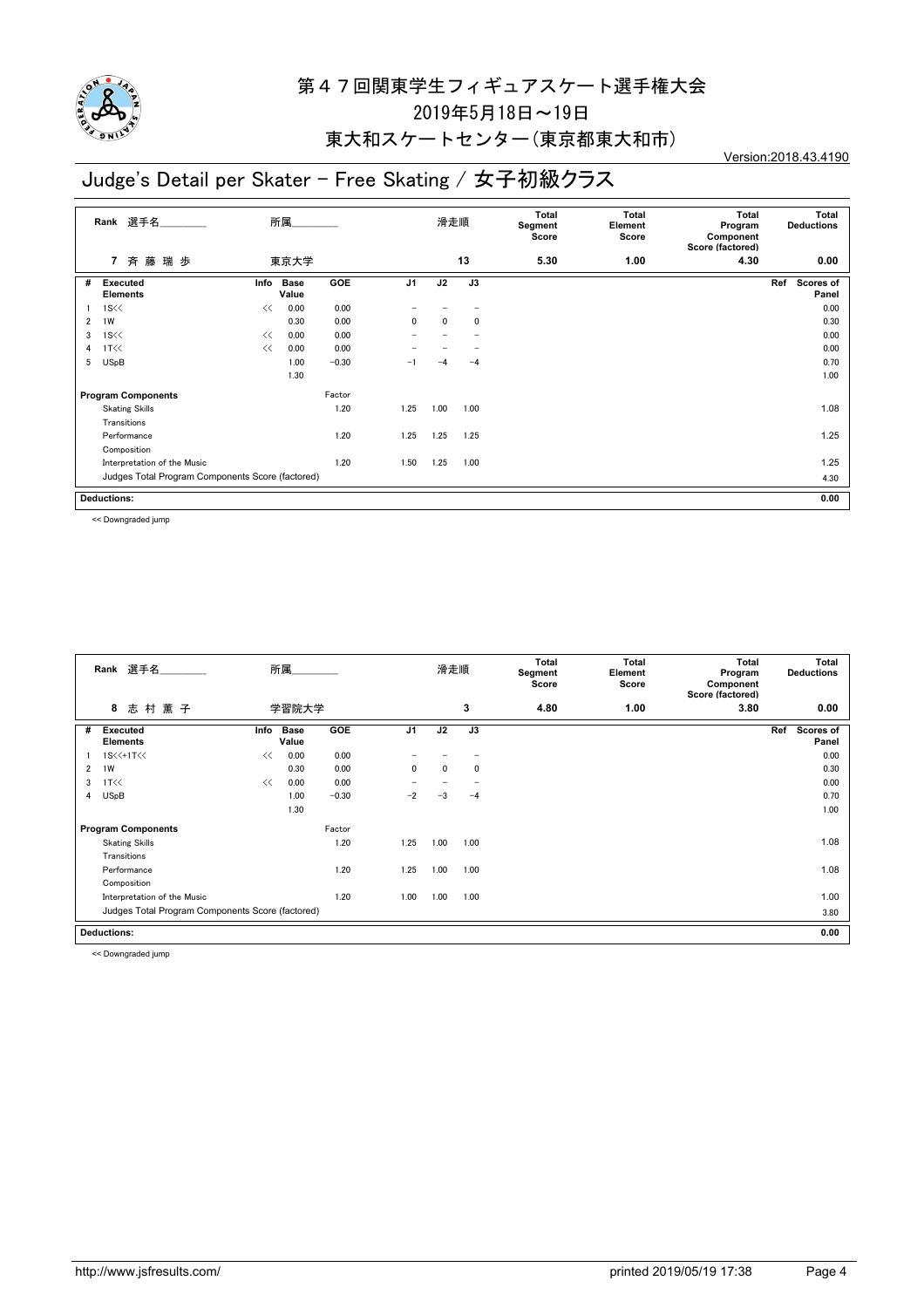

#### 東大和スケートセンター(東京都東大和市)

## Judge's Detail per Skater - Free Skating / 女子初級クラス

Version:2018.43.4190

|   | Rank 選手名                                         |      | 所属.                  |           |                |      | 滑走順  | Total<br>Segment<br>Score | Total<br>Element<br>Score | Total<br>Program<br>Component<br>Score (factored) | Total<br><b>Deductions</b> |
|---|--------------------------------------------------|------|----------------------|-----------|----------------|------|------|---------------------------|---------------------------|---------------------------------------------------|----------------------------|
|   | 舞<br>阿由葉<br>9                                    |      | 東京大学                 |           |                |      | 12   | 4.44                      | 0.54                      | 4.10                                              | 0.20                       |
| # | Executed<br><b>Elements</b>                      | Info | <b>Base</b><br>Value | GOE       | J <sub>1</sub> | J2   | J3   |                           |                           |                                                   | Ref<br>Scores of<br>Panel  |
|   | $1S \ll$                                         | <<   | 0.00                 | 0.00      |                |      |      |                           |                           |                                                   | 0.00                       |
| 2 | $1S \times 1T$                                   | <<   | 0.40                 | $-0.13$   | $-4$           | $-3$ | $-3$ |                           |                           |                                                   | 0.27                       |
| 3 | 1W                                               |      | 0.30                 | $-0.03$   | $-2$           | $-1$ | 0    |                           |                           |                                                   | 0.27                       |
| 4 | 1T <                                             | <<   | 0.00                 | 0.00      |                |      |      |                           |                           |                                                   | 0.00                       |
| 5 | <b>USp</b>                                       |      | 0.00                 | 0.00      |                |      |      |                           |                           |                                                   | 0.00                       |
|   |                                                  |      | 0.70                 |           |                |      |      |                           |                           |                                                   | 0.54                       |
|   | <b>Program Components</b>                        |      |                      | Factor    |                |      |      |                           |                           |                                                   |                            |
|   | <b>Skating Skills</b>                            |      |                      | 1.20      | 1.25           | 1.00 | 1.00 |                           |                           |                                                   | 1.08                       |
|   | Transitions                                      |      |                      |           |                |      |      |                           |                           |                                                   |                            |
|   | Performance                                      |      |                      | 1.20      | 1.00           | 1.25 | 1.25 |                           |                           |                                                   | 1.17                       |
|   | Composition                                      |      |                      |           |                |      |      |                           |                           |                                                   |                            |
|   | Interpretation of the Music                      |      |                      | 1.20      | 1.25           | 1.00 | 1.25 |                           |                           |                                                   | 1.17                       |
|   | Judges Total Program Components Score (factored) |      |                      |           |                |      |      |                           |                           |                                                   | 4.10                       |
|   | <b>Deductions:</b>                               |      |                      | 転倒: -0.20 |                |      |      |                           |                           |                                                   | $-0.20$                    |

<< Downgraded jump

|                | 選手名<br>Rank                                      |      | 所属                   |            |                | 滑走順  |                          | Total<br>Segment<br>Score | <b>Total</b><br>Element<br>Score | <b>Total</b><br>Program<br>Component<br>Score (factored) | Total<br><b>Deductions</b> |
|----------------|--------------------------------------------------|------|----------------------|------------|----------------|------|--------------------------|---------------------------|----------------------------------|----------------------------------------------------------|----------------------------|
|                | 池<br>10<br>田彩夏                                   |      | 青山学院大学               |            |                |      | 9                        | 4.29                      | 0.79                             | 3.50                                                     | 0.00                       |
| #              | <b>Executed</b><br><b>Elements</b>               | Info | <b>Base</b><br>Value | <b>GOE</b> | J <sub>1</sub> | J2   | J3                       |                           |                                  |                                                          | Ref<br>Scores of<br>Panel  |
|                | $1S \ll$                                         | <<   | 0.00                 | 0.00       |                |      |                          |                           |                                  |                                                          | 0.00                       |
| $\overline{2}$ | 1T<<                                             | <<   | 0.00                 | 0.00       |                |      |                          |                           |                                  |                                                          | 0.00                       |
| 3              | 1T+1W+SEQ                                        |      | 0.56                 | $-0.07$    | $-1$           | $-2$ | $-2$                     |                           |                                  |                                                          | 0.49                       |
| 4              | USp                                              |      | 0.00                 | 0.00       |                |      | $\overline{\phantom{a}}$ |                           |                                  |                                                          | 0.00                       |
| 5              | 1W                                               |      | 0.30                 | 0.00       | 0              | 0    | 0                        |                           |                                  |                                                          | 0.30                       |
|                |                                                  |      | 0.86                 |            |                |      |                          |                           |                                  |                                                          | 0.79                       |
|                | <b>Program Components</b>                        |      |                      | Factor     |                |      |                          |                           |                                  |                                                          |                            |
|                | <b>Skating Skills</b>                            |      |                      | 1.20       | 1.00           | 1.00 | 1.00                     |                           |                                  |                                                          | 1.00                       |
|                | Transitions                                      |      |                      |            |                |      |                          |                           |                                  |                                                          |                            |
|                | Performance                                      |      |                      | 1.20       | 0.75           | 1.00 | 1.00                     |                           |                                  |                                                          | 0.92                       |
|                | Composition                                      |      |                      |            |                |      |                          |                           |                                  |                                                          |                            |
|                | Interpretation of the Music                      |      |                      | 1.20       | 1.00           | 1.00 | 1.00                     |                           |                                  |                                                          | 1.00                       |
|                | Judges Total Program Components Score (factored) |      |                      |            |                |      |                          |                           |                                  |                                                          | 3.50                       |
|                | <b>Deductions:</b>                               |      |                      |            |                |      |                          |                           |                                  |                                                          | 0.00                       |